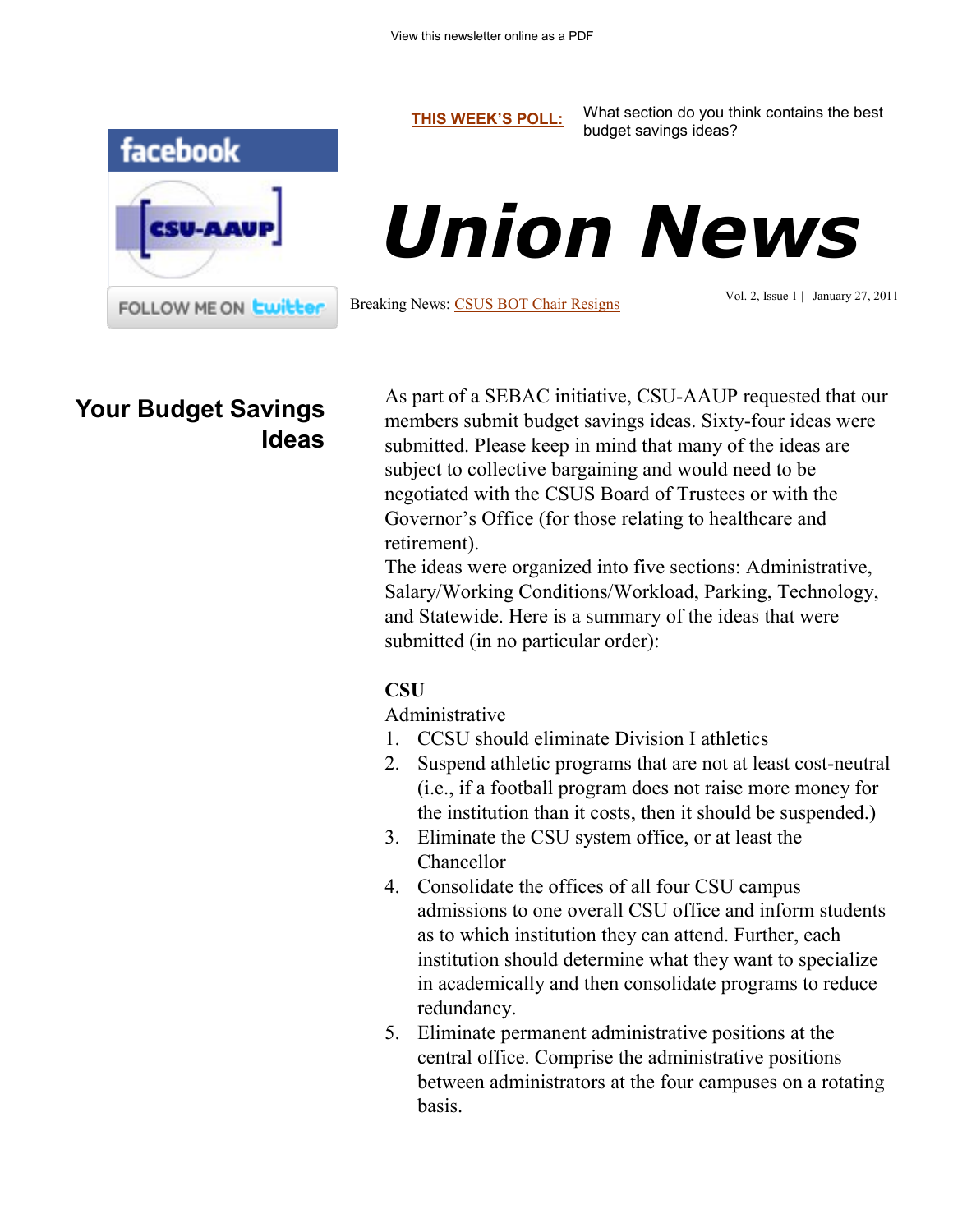- 6. Eliminate four separate Human Resources department and Deans
- 7. Reduce the amount of Boards of Trustees to one so that there is a streamlined higher education leadership.
- 8. The UConn and CSU systems should be merged under a central administration, and redundant satellite campuses (Waterbury, Stamford, Avery Point, etc.) closed.
- 9. Look at each job within higher education and determine 'value added' to the bottom line of a student's degree. In this case, many faculty are adding value to one's pursuit of a degree while many administrators would have little or no value to the bottom line of an education.
- 10. Make all university bookstores online only
- 11. Stop the "use it or lose it" policy for department budgets
- 12. Close all campuses on Fridays; extend staff workdays Monday through Thursday as needed
- 13. Eliminate redundancies in reporting
- 14. Combine small departments for administrative tasks
- 15. Expertise in many topics are now across disciplines, so we should be able to reduce the hiring of adjunct faculty.
- 16. Eliminate 'release credits' and 'hire backs' for faculty and retired faculty.
- 17. Determine if so many administrative positions are needed in order for students to receive a high quality education. When administrators retire, don't replace, as is unfortunately the case with most faculty positions.
- 18. Telecommuting options should be offered for employees
- 19. Have every department of the CSUS system (academic departments as well as administrative departments) detailing how they plan to lower their fixed costs by 10% for the upcoming academic year.

Salary/Working Conditions/Workload

- 1. Implement a salary reduction program where the highest paid faculty take salary cuts and continue on a sliding scale to the lowest paid faculty receiving no further cuts
- 2. Allow faculty to teach their teaching load in one semester, in exchange the faculty will agree to a salary reduction during the second semester
- 3. Increase employee contribution to health care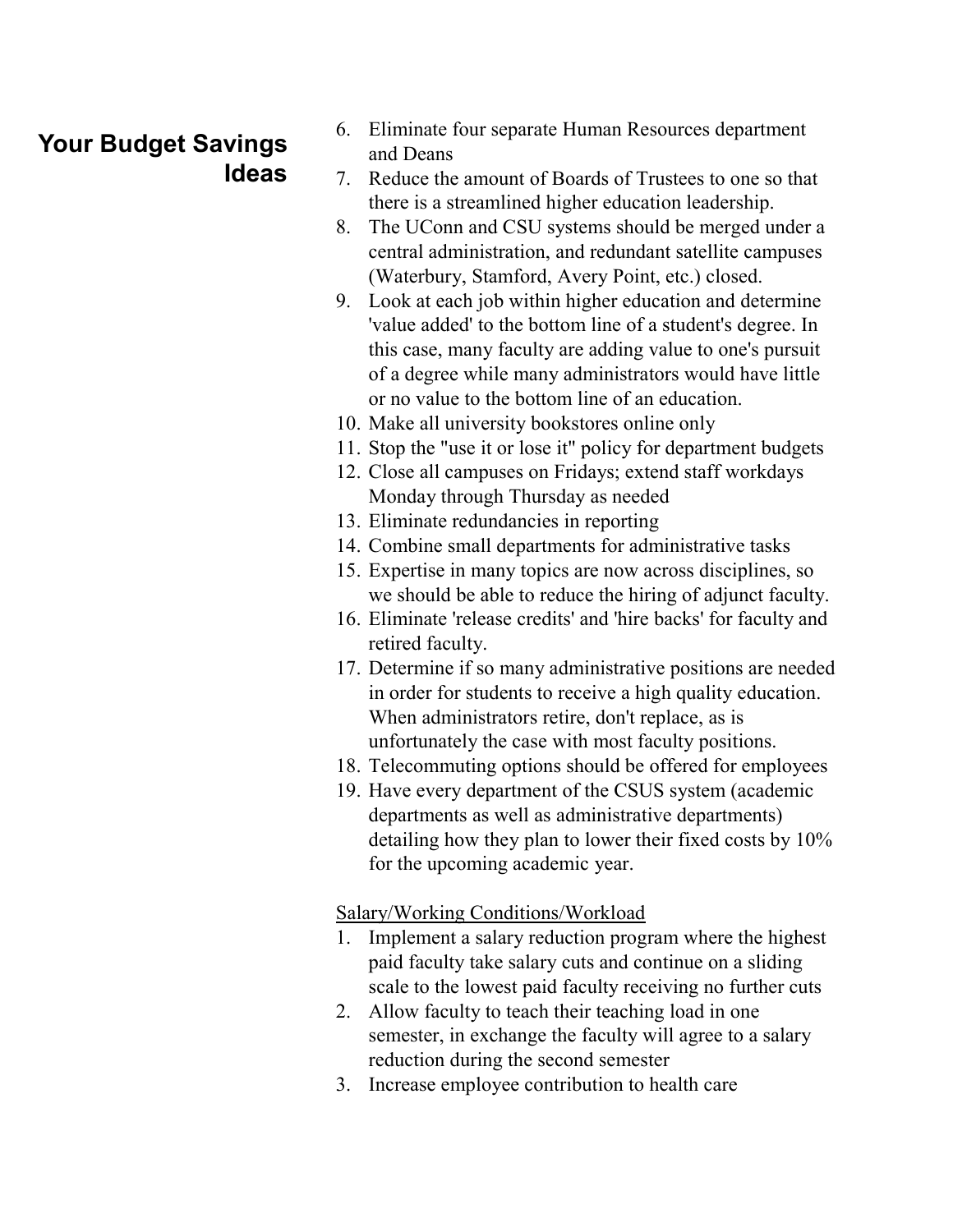- 4. Provide faculty members sabbaticals on a regular basis rather than requiring long hours and layers of bureaucracy in order to propose, approve and then evaluate them.
- 5. Open up the large lecture halls, start offering Introduction courses to 500 students instead of 200. Department chairs should teach at least two courses per semester
- 6. Temporarily give up perks such as sabbaticals, reassigned time for research, faculty research grants etc.
- 7. Stop doing student evaluations every class every semester.
- 8. We should evaluate each faculty member once every two years on average (once each 4 semesters or so on average). The actual semester and class should be randomly selected. The end result should be that each faculty member gets a class evaluated by the students on average once every two years.
- 9. We could do evaluations online, and make them shorter.
- 10. For adjunct /contingent faculty we should offer short, online surveys. To get a reasonable amount of participation, you could enter those who complete the evaluations in a drawing for some sort of prize.
- 11. Use a metric other than credit hours to measure faculty performance. For example, use number of students served.
- 12. Save search money by allowing us to keep the faculty who fulfilled the past search requirements and were chosen and accepted positions only to have the position altered from full time tenure track to full time temporary.

#### Parking

- 1. Charge students for parking permits
- 2. CSU and UConn parking for students, faculty and staff should require an annual fee for a designated spot or lot.
- 3. Parking enforcement is rare and parking violations are a serious problem. Parking enforcement might build revenue and deter students from parking illegally.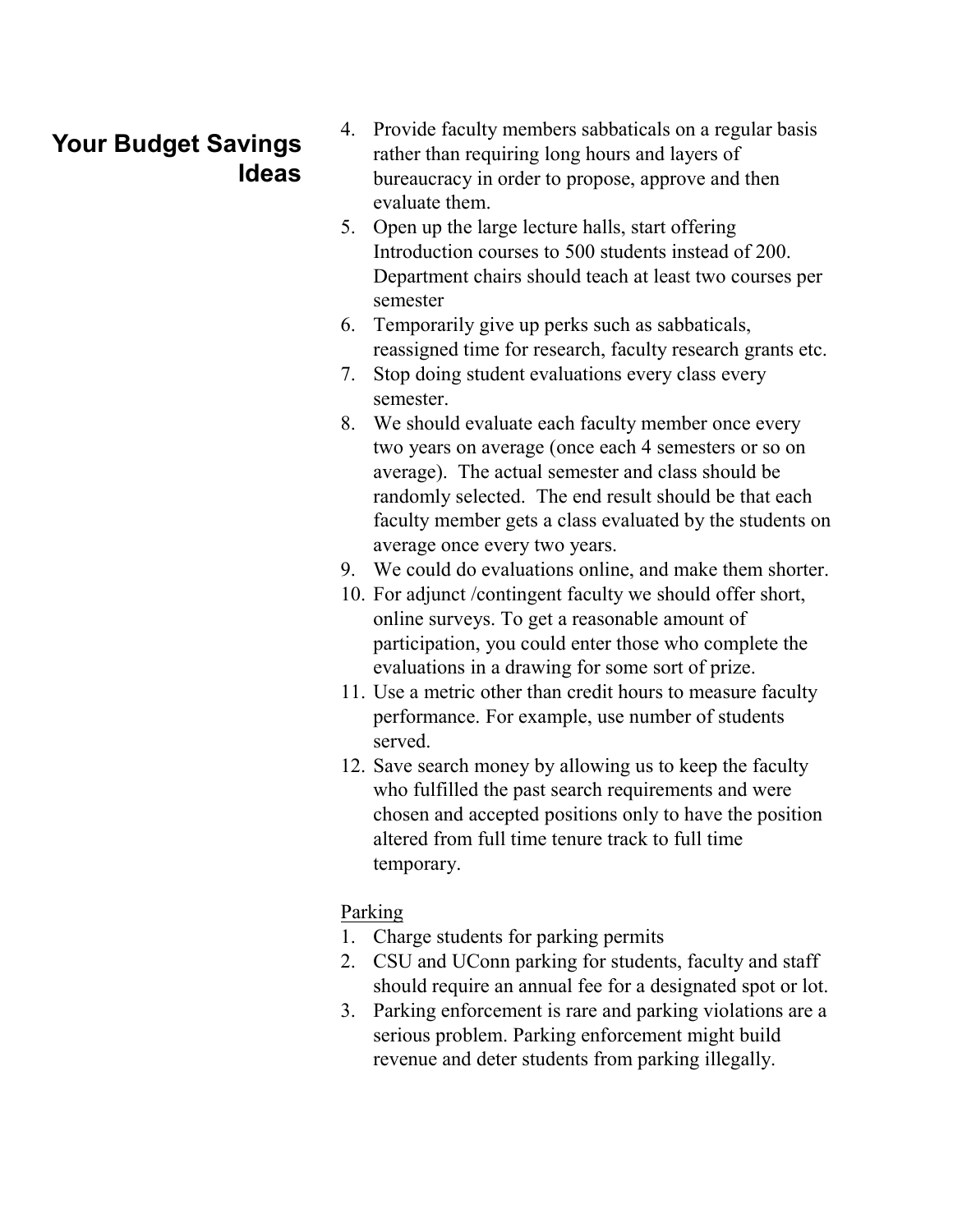- 4. Limitations on space/parking is preventing the CSU from becoming a significant income generator for the state.
- 5. Switch to parking stickers rather than the plastic things that deteriorate over time and almost certainly cost more.

#### Technology

- 1. Turn down the heat
- 2. Unified electronic library for access scholarly papers and literature
- 3. Thermostats need to be modernized. Some of the rooms are blasting with heat when it is not needed.
- 4. Lights in rooms should have motion detectors
- 5. Shafer Hall at ECSU should be modernized to save on heating, cooling and labor costs.
- 6. Electronic notices of direct deposits should be offered.
- 7. Growth can be achieved through online/distance learning opportunities, even within the resident campus.
- 8. When parking lot attendants retire, replace with barrier gates that opens via card or code.
- 9. Turn off the spotlight on Engelman in the rotunda area of Engelman Hall.
- 10. Allow faculty to offer more hybrid courses so that multiple classes can be scheduled for the same room at the same time, but meet on alternating days.
- 11. Email rather than print glossy, full color copies of University promotional materials and things like summer and wintersession materials from Continuing Ed.
- 12. Discontinue annual dissemination of Weather hotline cards and similar duplications.

#### **Statewide**

- 1. Defer or stop longevity payments
- 2. Eliminate set-asides in the bidding process (the reservation of state purchasing to certain vendors has passed its time and adds costs)
- 3. Eliminate redundancies (i.e., the Martin Luther King Holiday Commission seems to do the same thing as the African-American Affairs Commission).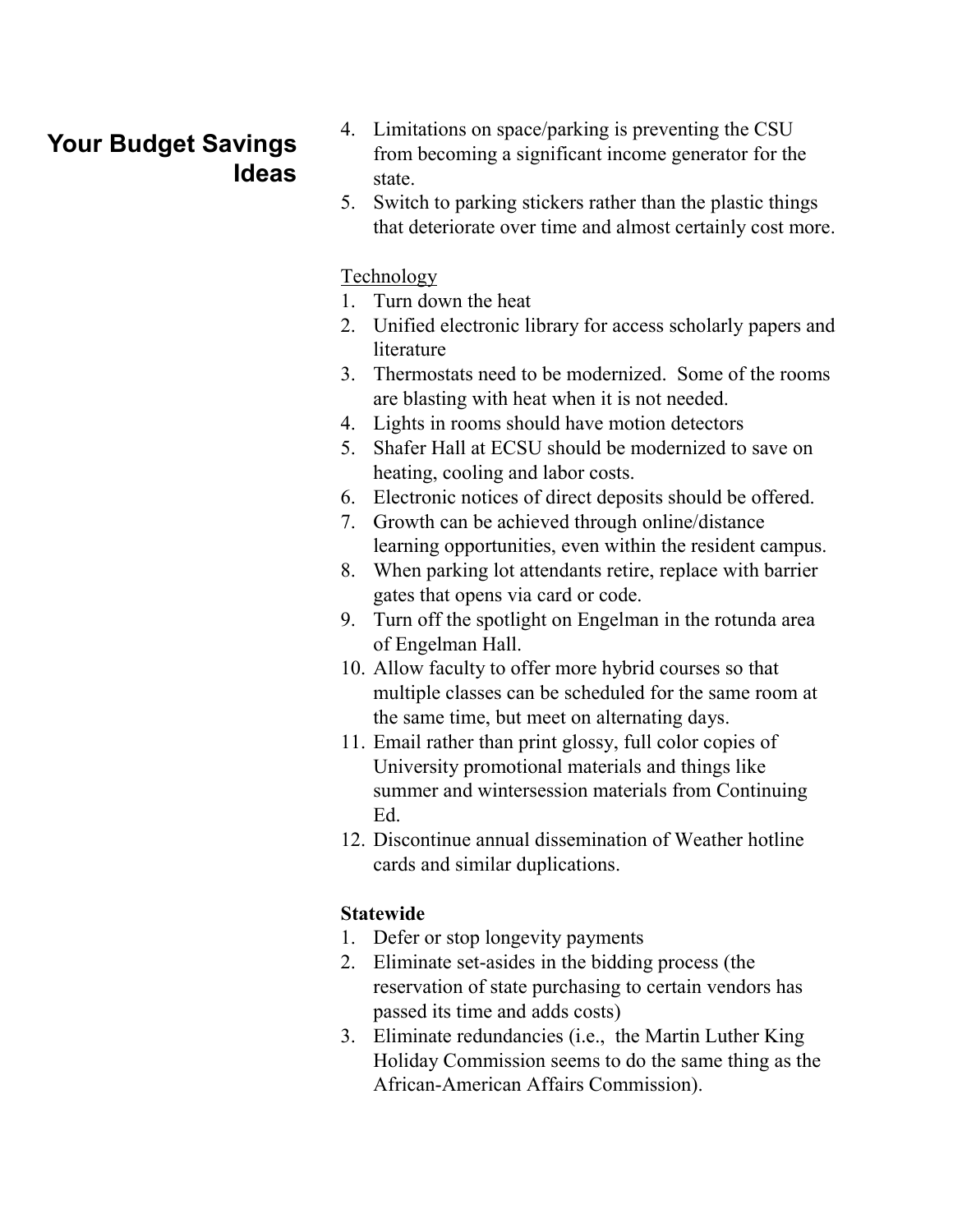- 4. Eliminate public financing of statewide elections
- 5. Stop paying for state police to travel to away UConn football games
- 6. State police when not in active pursuit should obey speed limit laws to save money on gas and wear & tear on autos
- 7. Restrict impact of overtime pay on pensions
- 8. Increase fines for lawbreakers, so far I believe only professional & driving licenses doubled in price
- 9. Limit payment for medical assistance cases to those treatments which have been shown through proper scientific research to work
- 10. No state employee should make over 100k.
- 11. All private employees' salaries over 200k should be taxed 100% until we eradicate homelessness, poverty, and guarantee quality education for every child.
- 12. State employees who took/take advantage of an early retirement opportunity should be subsequently disqualified from gaining any other State position.
- 13. Eliminate the state meteorologist's office.
- 14. Have paid advertising on highway message boards & have stations pay for use of highway cameras to make both services self-sufficient
- 15. Eliminate campus police and allow the State Police the opportunity to take a rotation on a college campus.
- 16. Combine administratively the DMV patrol cars and the state police

2011 marks the  $35<sup>th</sup>$  anniversary of CSU-AAUP as the collective bargaining agent for the teaching faculty, counselors, coaches and librarians of the Connecticut State University System. Not only is it interesting to look back at the organization's roots and see that CSU faculty face the same threats of reduced funding and reorganization today as they did thirty-five years ago, but it may also be instructive.

In 1975, Public Act 75-566 was passed allowing state employees to bargaining collectively for their wages, hours and working conditions. Rescission of salary increases by gubernatorial fiat by then Governor Thomas Meskill, 500 State employee layoffs in late 1975 by then Governor Ella Grasso and proposed budget cuts that could damage the

**Stronger Together:**  *CSU-AAUP Celebrates its 35th Anniversary*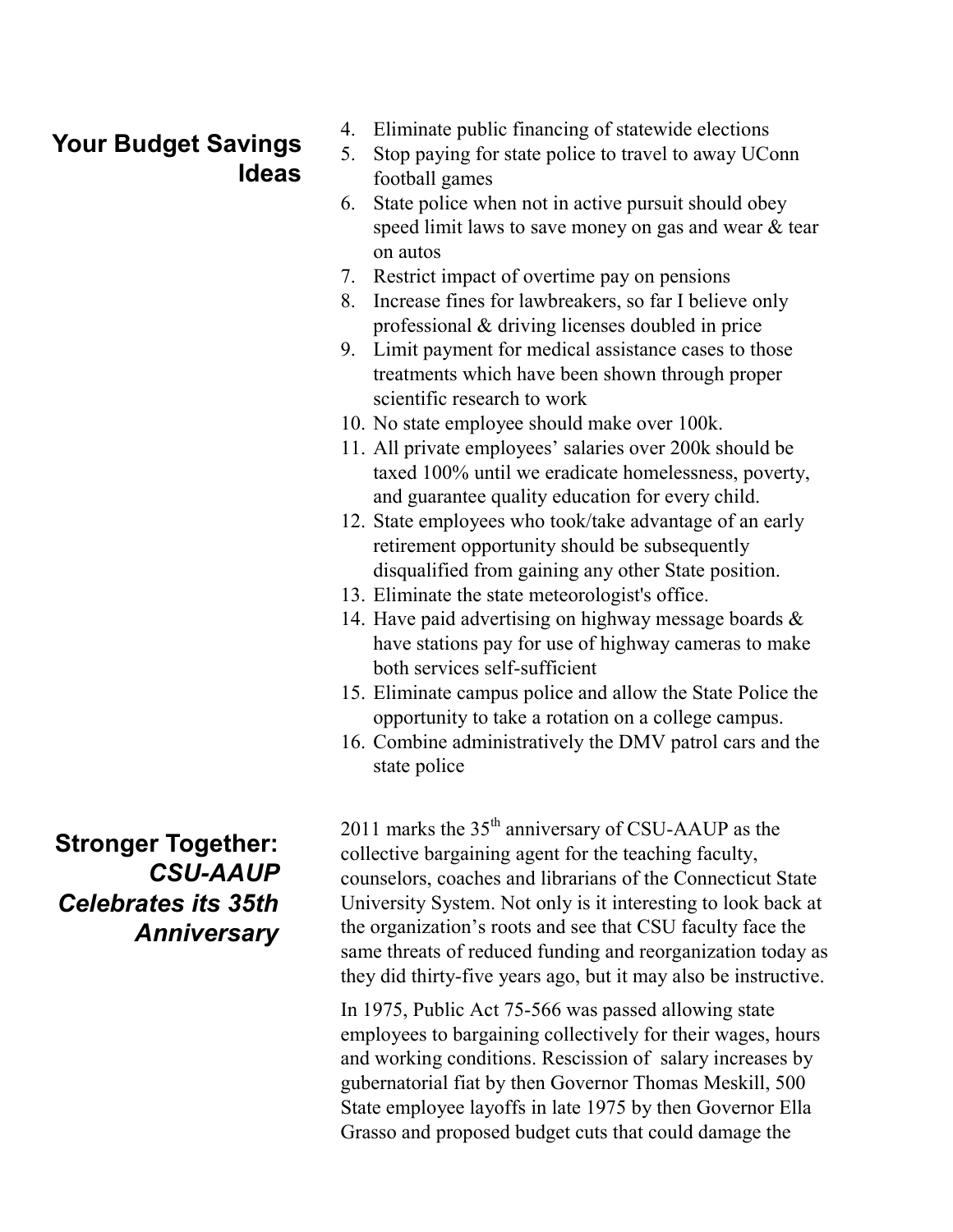#### **Stronger Together**

quality of public higher education were catalysts for forming the AAUP union at what was then Connecticut State College. At a panel in January 1976, professors stated that "dropping programs, limiting enrollments, inefficiency…are some of the results of budget restrictions imposed" (*Hartford Courant*, 1/23/76, p. 24) on public higher education over the course of the previous five years. Faculty were looking to better their situations and sought to work collectively to do so.

Biology Professor David Newton is credited with beginning the campaign to select AAUP as the exclusive bargaining agent for the faculty (including coaches who were then categorized as instructional faculty), counselors and librarians on the four campuses of the Connecticut State College System. Part-time faculty including coaches, counselors and librarians gained the right to participate in collective bargaining on March 9, 1983.

Another proposal that sprang from state budget problems in 1976 was to reduce bureaucracy among the higher education units. AAUP opposed this move and AAUP President Newton "asked the legislators for a two-year moratorium on any reorganization of the college boards" (*Hartford Courant*, 2/19/76, p.63) as it could have eliminated the board of trustees that the organization had just been authorized to negotiate a contract with.

Increasing tuition was also a headline grabber during 1976. Three students were arrested, including one from Eastern, during a protest at the State Capitol over increasing tuitions. The students argued that the costs of attending state institutions had tripled since 1970. Despite their protests, the House passed a thirty percent tuition hike at the Connecticut State Colleges (from \$300 to \$390 annually).

Although many things have changed and salaries and working conditions have improved significantly over the past 35 years, we will be facing many of the same funding and reorganization challenges once again this year. CSU-AAUP has played a major role over the years in protecting public higher education and the CSU System specifically, at the State Capitol, and in the press. It is only through